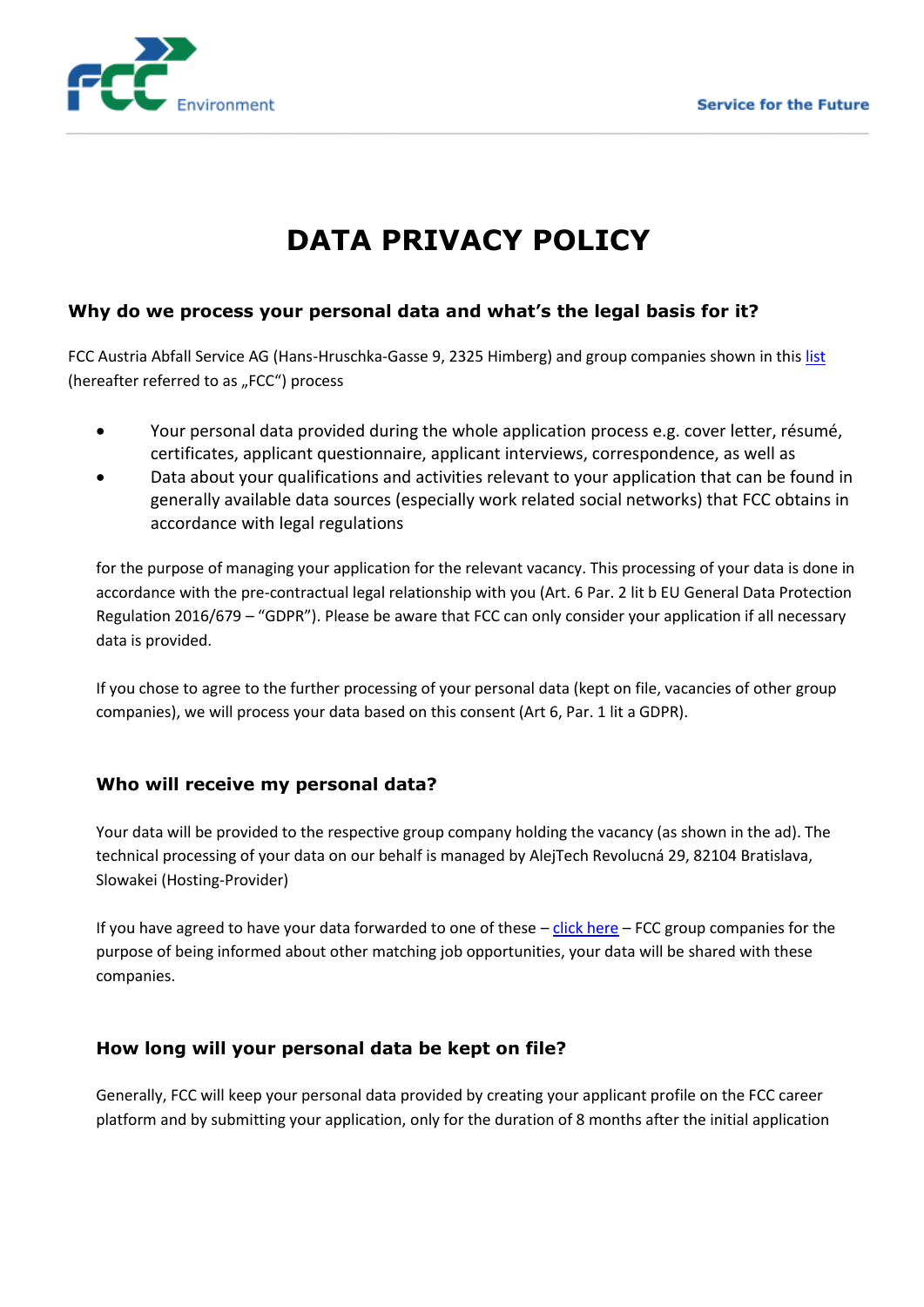

process has ended. The application process ends as soon as it becomes evident that you will not be offered a position or as soon as you reject an offered position.

If you have consented to having your application kept on file for other positions or for it to be forwarded to additional group companies for the purpose of being informed about other matching vacancies, FCC will keep all of your personal data on file for the duration of three years after the initial application process has ended.

Furthermore, in individual cases FCC may keep your personal data on file for documentary purposes as long as legal claims in connection with your application or the submitting of information may exist.

## **What are your rights as regards the processing of your personal data?**

#### Withdrawal of Consent (Art 7, Par. 3 GDPR)

In cases where FCC processes your data based on your consent you are entitled to withdraw your consent at any time informally (for example online via the FCC career platform or by a message to the contact given below). However, the withdrawal of consent shall not affect the lawfulness of processing based on consent before its withdrawal.

#### Right of Access (Art 15 GDPR)

You shall have the right to obtain from FCC confirmation as to whether or not personal data concerning you are being processed, as to the category, the storage period and the receiver of your data.

#### Right of Rectification (Art 16 GDPR) and Right of Erasure (Art 17 GDPR)

If FCC processes incorrect or incomplete personal data, you have the right to have incomplete data corrected or completed. Furthermore, you are entitled to demand a full erasure of all processed data.

#### Right to Restriction (Art 18 GDPR)

You have the right to restrict the processing of your data in cases where the accuracy, the completeness or the lawfulness of the processed personal data is contested until the dispute is resolved.

#### Right to Data Portability (Art 20 GDPR)

You shall have the right to receive the personal data concerning yourself, which you have provided to FCC, in a structured, commonly used and machine-readable format and have the right to transmit those data to a third